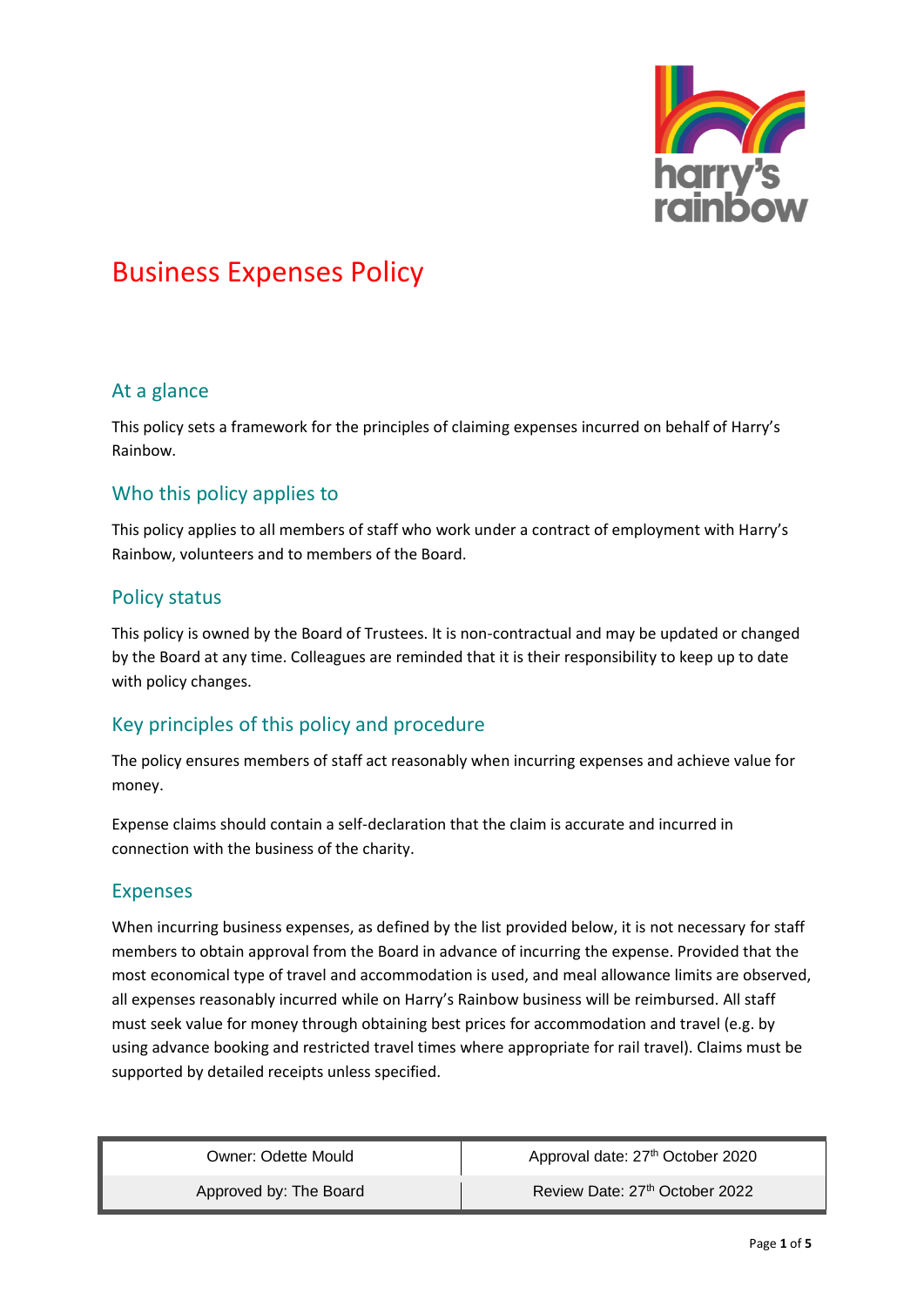

For any expenditure, incurred on behalf of Harry's Rainbow that does not fall within the normal definition of a business expense, Harry's Rainbow procurement policy applies, and it is imperative that approval is obtained from the board where appropriate in advance of incurring the expenditure.

#### Train travel

Train travel should always be in standard class unless there are exceptional circumstances that warrant first class travel. Prior approval from the Board should be sought for First Class travel.

#### Air travel

If it is more cost efficient to do so, air travel may be considered. Prior approval from the Board should be sought. Budget airlines should be used in preference to full-fare airlines where there is a choice of carriers.

## Travel by car

Where it is more economical than alternative means of travel, cars may be hired. Full insurance cover should be purchased at the time of hiring the car.

If an employee uses their own vehicle, the mileage claimed need not be receipted. However, evidence should be provided of the distance travelled. Car mileage for business use is paid at 45p per mile for the first 10,000 miles in a financial year and 25p per mile thereafter. Anything above the approved rate must be declared to HMRC and tax paid accordingly.

All employees who drive with fellow team members as passengers for the same business can claim for an additional 5p per mile tax-free for each qualifying passenger.

All employees who use their vehicle on Harry's Rainbow business must be appropriately insured for business purposes. It is the responsibility of the employee to ensure this. Employees are asked to consider alternative travel arrangements (such as rail) for long journeys as this may prove safer, cheaper and allow continued working.

| Owner: Odette Mould    | Approval date: 27 <sup>th</sup> October 2020 |
|------------------------|----------------------------------------------|
| Approved by: The Board | Review Date: 27 <sup>th</sup> October 2022   |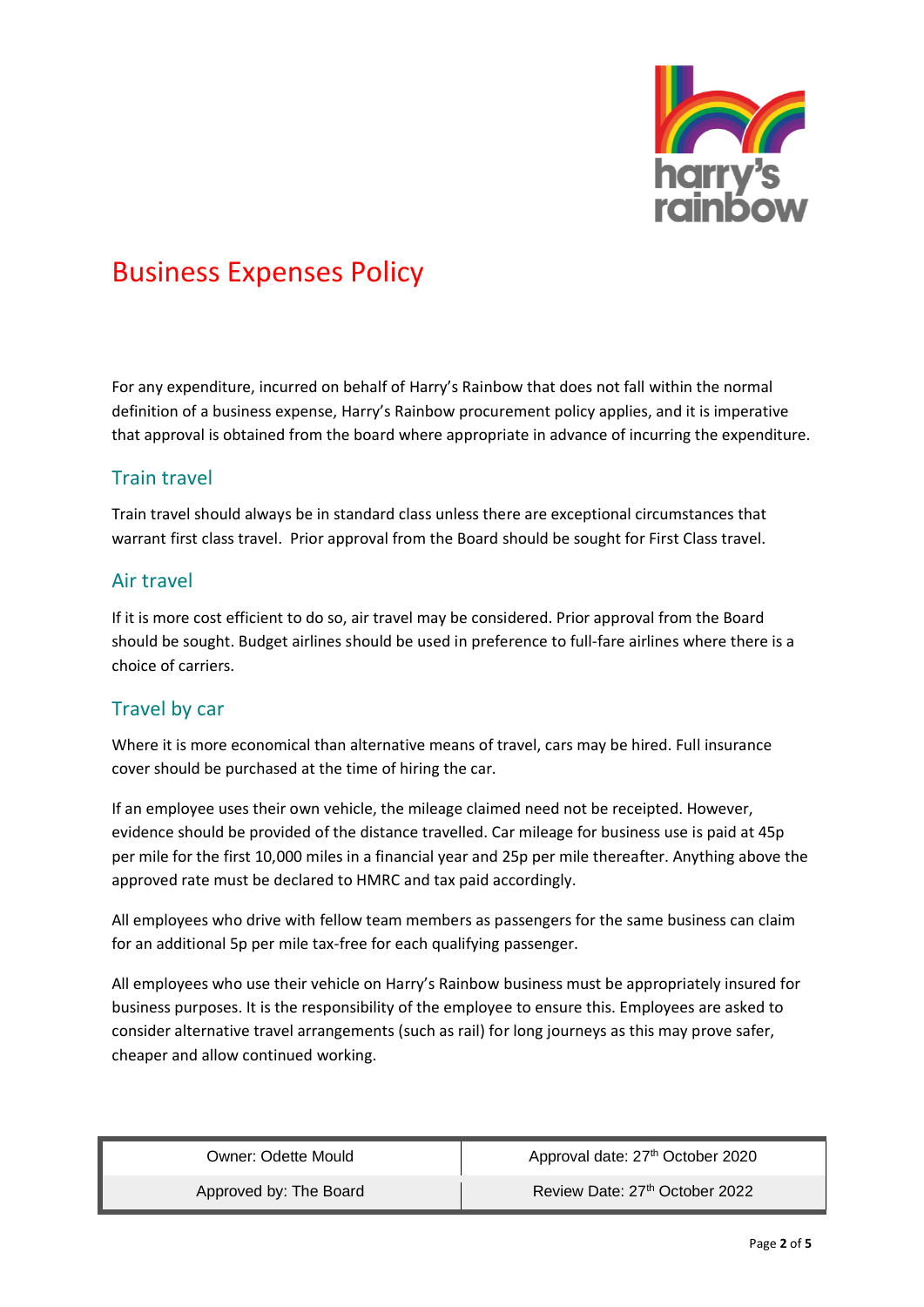

## Car parking costs

Parking fines or penalties will not be reimbursed unless there are exceptional circumstances to which board approval must be sought. Under no circumstances will speeding or any other form of traffic violation penalty or fine be reimbursed.

### Taxi travel

Where it is in the interest of business efficiency or value for money (i.e. groups travelling together) taxis may be used and the fares claimed. Claims must be supported by receipts.

#### Meals

The cost of breakfast can be claimed, up to a maximum of £5, when on business travel that requires you to be travelling before 7am. This does not include travel to the office. The cost of lunches purchased will be reimbursed, up to a maximum of £10, when travelling on business for a period of 5 hours or more in a single day.

When meals are not included in the cost of accommodation or if you are on business travel that means that you will not return home before 9pm, you will be reimbursed for cost of an evening meal, up to a maximum of £20, including beverages (excluding alcoholic beverages). Claims must be supported by detailed receipts.

Meal allowances represent a limit rather than a suggested level of expenditure and they should be applied individually to each meal rather than aggregated to pay for one more expensive meal.

Where a hotel booking includes breakfast, lunch or dinner as part of the agreed rate, staff should not claim for meals additionally.

## Accommodation

The most cost-effective rate should obtained and ideally not exceed an upper limit of £135 unless exceptional circumstances can be demonstrated.

| Owner: Odette Mould    | Approval date: 27 <sup>th</sup> October 2020 |
|------------------------|----------------------------------------------|
| Approved by: The Board | Review Date: 27th October 2022               |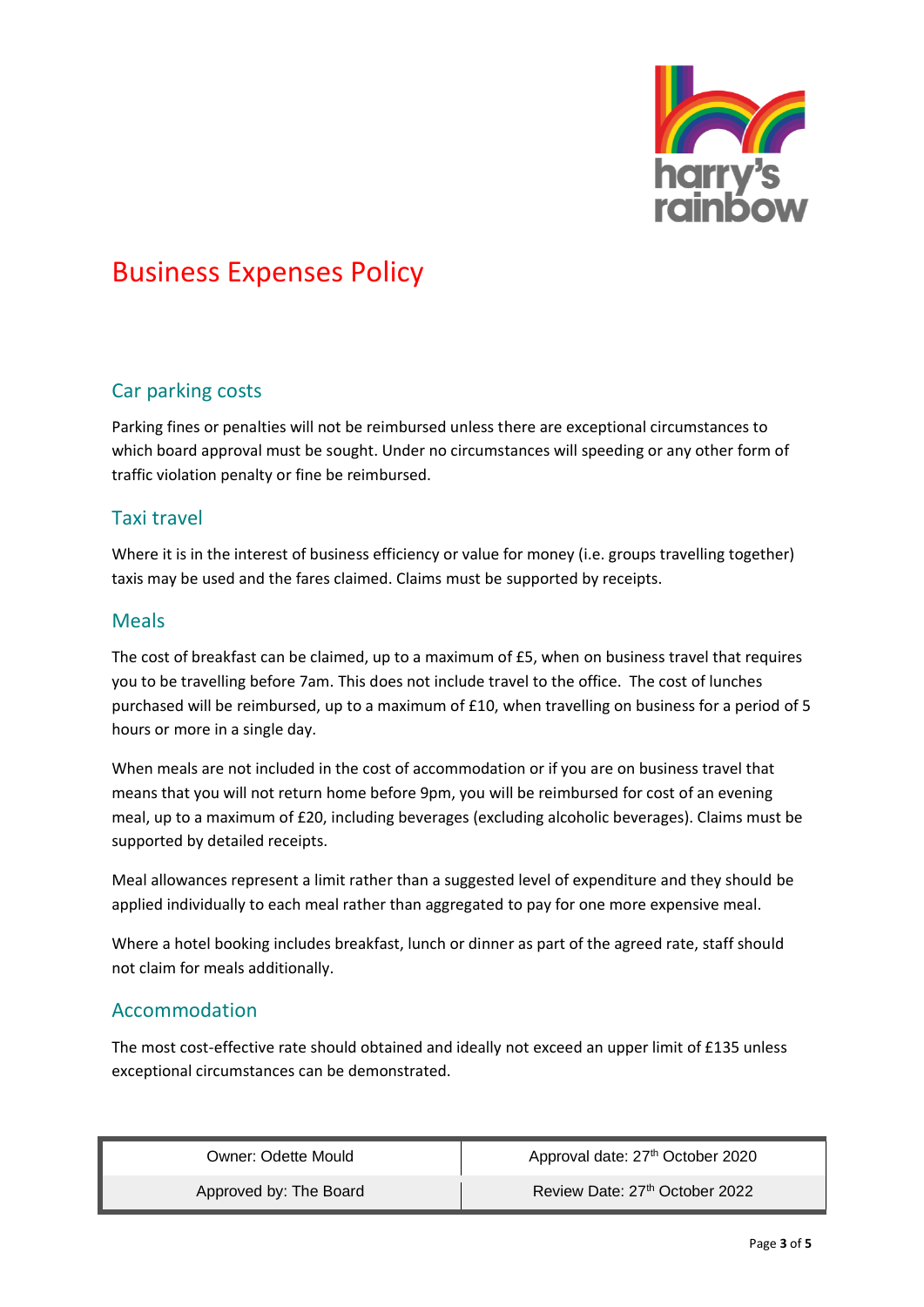

As with meal allowances, the amounts described above are intended to be upper limits rather than a suggested level of expenditure. Therefore, if it is possible to book appropriate accommodation at a lesser amount, then this ought to be done.

### Telephone calls

Harry's Rainbow will reimburse employees for personal monthly mobile phone contract costs (capped at £40 per month) for mobile phones used in the purpose of carrying out work for the charity. Claims must be supported with a mobile phone bill. This is limited to one mobile phone per employee.

Mobile phones are for handheld use in safe situations. Harry's Rainbow employees should not use their mobile phone whilst driving or in any other unsafe situation. Harry's Rainbow will not accept responsibility for any damage or injury caused by an employee using a mobile phone in an unsafe manner.

Harry's Rainbow will reimburse volunteers for the costs of telephone calls made whilst carrying out work for the charity. This includes calls made on a home or mobile. Where the call is shown on an itemised bill, the actual cost will be reimbursed. In other cases, the cost may be estimated based on distance, time of day and duration.

## Childcare costs

Where it is not practical or appropriate to bring a child to a Harry's Rainbow meeting or event employees and volunteers can claim up to £10 PER hour towards childcare costs with a registered child minder. Prior agreement must be sought by a Line Manager.

#### Claims

Claims should be submitted to your Line Manager as soon as possible after they are incurred and no later than one month, with receipts attached, for approval. Expense claims contain a self-declaration that the claim is accurate and incurred in connection with the business of the charity. It is the responsibility of the Treasurer to ensure that all items claimed are legitimate and supported by a

| Owner: Odette Mould    | Approval date: 27 <sup>th</sup> October 2020 |
|------------------------|----------------------------------------------|
| Approved by: The Board | Review Date: 27th October 2022               |